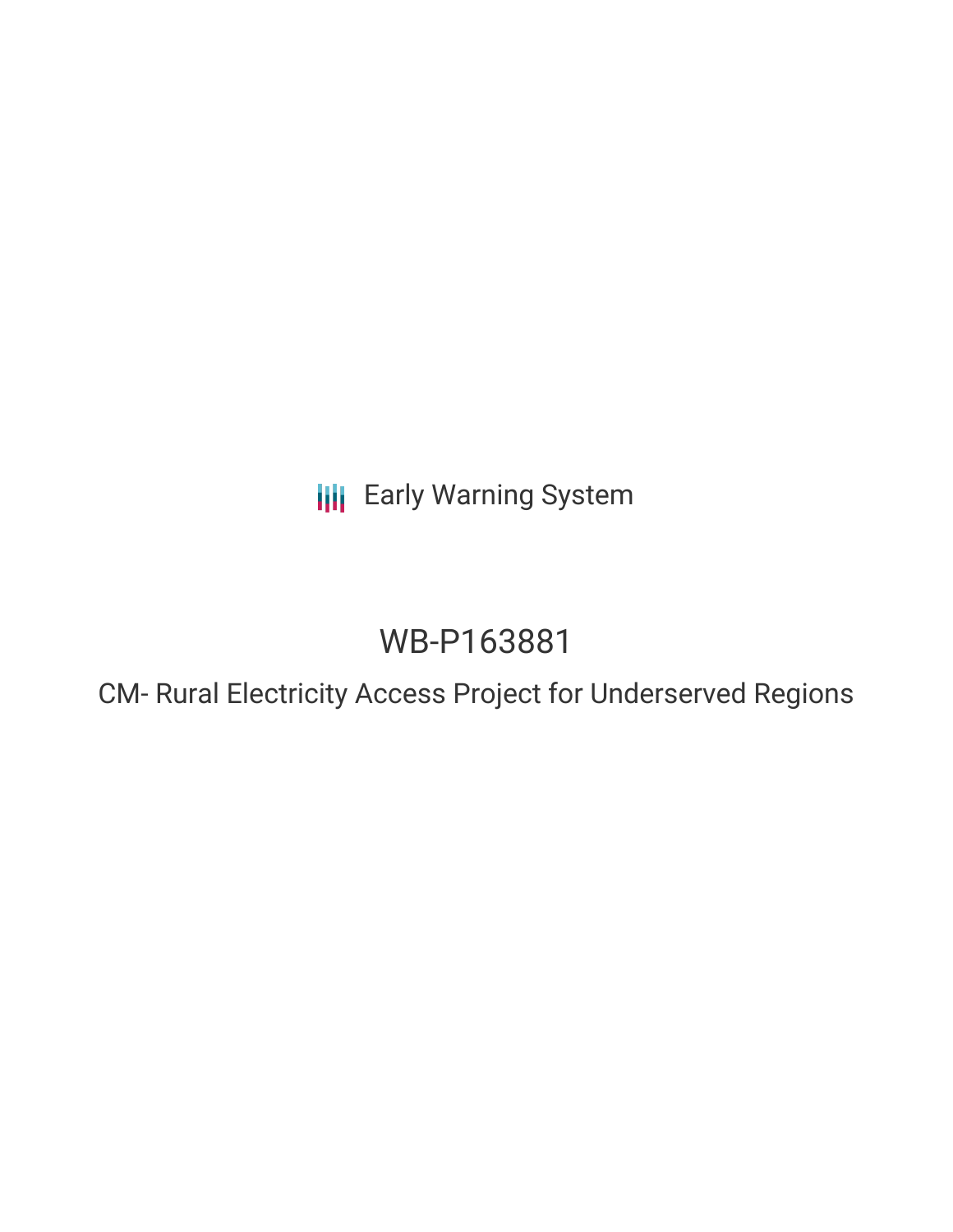

#### **Quick Facts**

| <b>Countries</b>               | Cameroon                     |
|--------------------------------|------------------------------|
| <b>Financial Institutions</b>  | World Bank (WB)              |
| <b>Status</b>                  | Proposed                     |
| <b>Bank Risk Rating</b>        | B                            |
| <b>Voting Date</b>             | 2018-11-27                   |
| <b>Borrower</b>                | Ministry of Energy and Water |
| <b>Sectors</b>                 | Energy                       |
| <b>Investment Amount (USD)</b> | \$150.00 million             |
| <b>Project Cost (USD)</b>      | \$165,00 million             |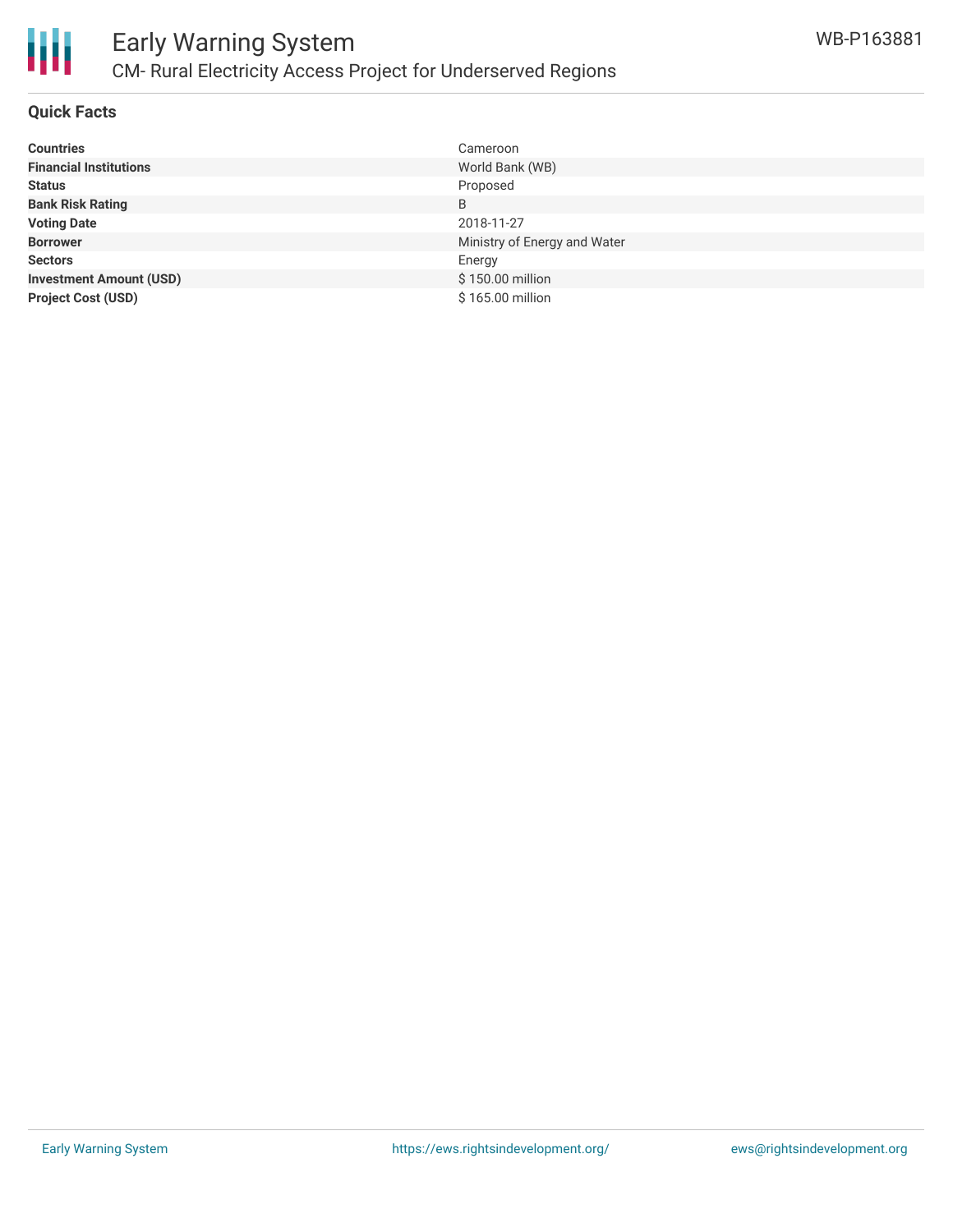

### **Project Description**

The development objective of the Rural Electricity Access Project for Underserved Regions Project for Cameroon is to increase electricity access in underserved regions of Cameroon. The first component, rural electrification by grid extension consists of two sub-components: (i) rural electrification by extension of medium voltage and low voltage (MV and LV) networks; and (ii) reinforcements and extension of existing High Voltage Level B and High Voltage Level A and Low Voltage Level A (HTB and HTA and BTA) networks to enhance the security of power supply to new villages in far-north regions. The second component, decentralized rural electrification is based on two concepts: (a) a public-private partnership (PPP) concept where the private sector, including energy of Cameroon (ENEO), will play a role as operator and not direct investor, and (b) securing supply of existing isolated mini-grids operated by ENEO in selected localities by hybridization, namely, adding photovoltaic (PV) solar mini-plants and extension of the existing HT and /BTA networks for better service coverage. It consists of two sub-components: (i) development of a pilot PPP for decentralized rural electrification; and (ii) securing the power supply of isolated sites by hybridization. The third component, support to households for connection costs will support the establishment of a revolving fund to help finance initial household connection costs (including ready boards) to obtain grid supply in the 417 localities (targeted under sub-component 1.1 and component 2) and in approximately 12 localities that are already electrified. The fourth component, strengthening institutional capacity of electricity sector and project management will support capacity building of implementing agencies and entities and project management.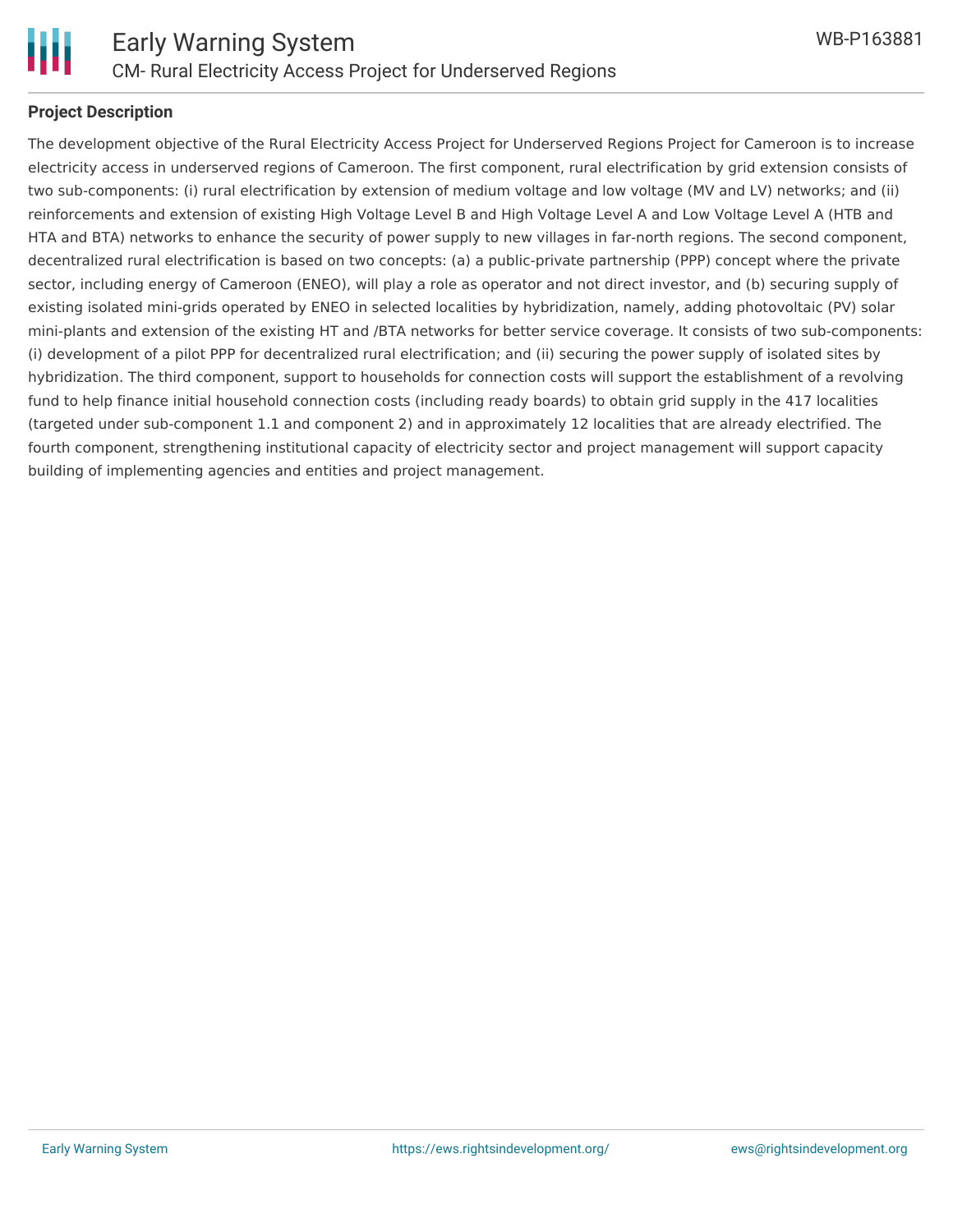

### **Investment Description**

World Bank (WB)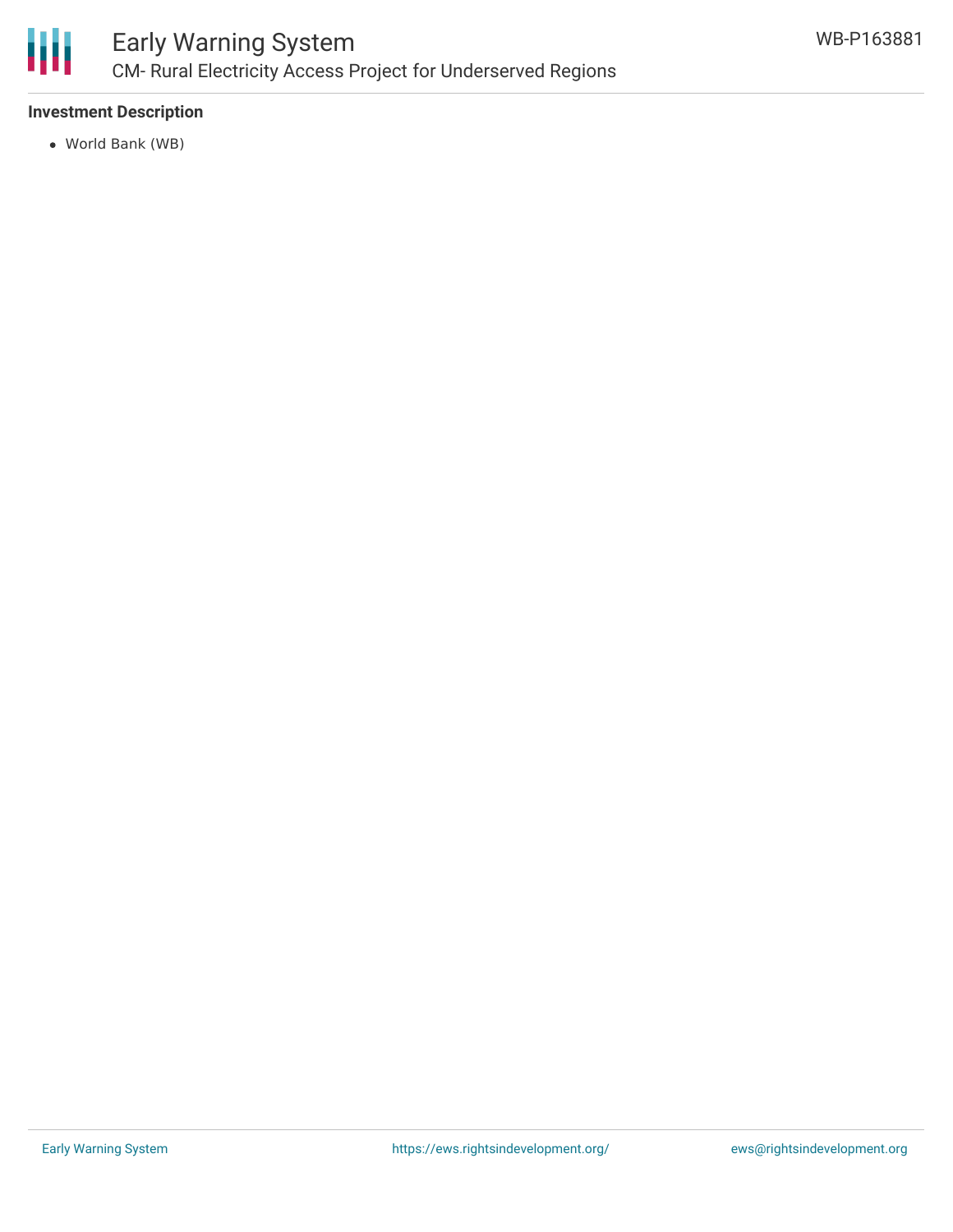

### **Contact Information**

Ministry of Energy and Water Elounda ESSOMBA GASTON Elounda ESSOMBA Minister of Energy and Water cabinet.minee@gmail.com

ACCOUNTABILITY MECHANISM OF WORLD BANK

The World Bank Inspection Panel is the independent complaint mechanism and fact-finding body for people who believe they are likely to be, or have been, adversely affected by a World Bank-financed project. If you submit a complaint to the Inspection Panel, they may investigate to assess whether the World Bank is following its own policies and procedures for preventing harm to people or the environment. You can contact the Inspection Panel or submit a complaint by emailing ipanel@worldbank.org. You can learn more about the Inspection Panel and how to file a complaint at:

http://ewebapps.worldbank.org/apps/ip/Pages/Home.aspx.